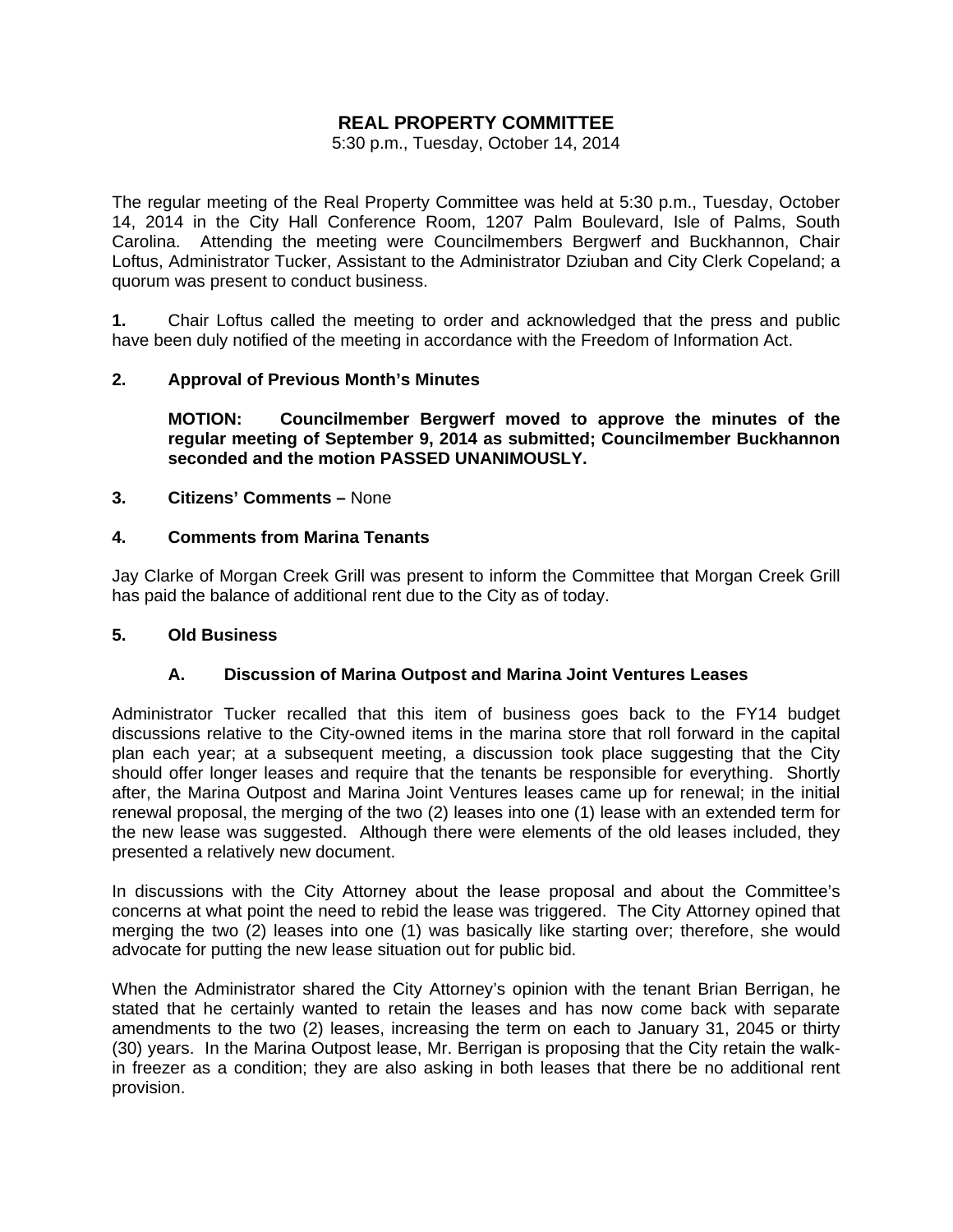Real Property Committee October 14, 2014 Page 2 of 8

In the way of additional information, the Administrator reported that the amount the City receives in regular rent, that is adjusted by the CPI each year, totals about two hundred thirty thousand dollars (\$230,000); the additional rent was approximately forty-seven hundred dollars (\$4,700) annually from the two (2) businesses. The Administrator noted that, with the removal of the additional rent provision, the requirement for financial reporting to the City is also removed.

In addition, the Administrator remarked that, if the City accepts the two (2) lease amendments and if Mr. Berrigan puts together the funding for a dry-stack storage facility, there is no component that shows the City any benefit from the dry-stack.

Councilmember Bergwerf commented that Mr. Berrigan would have a thirty (30) year lease and, with the funding, could move forward with a dry-stack without Council approval.

Administrator Tucker stated that she did not suspect that Mr. Berrigan would do that and, if one were to go back through minutes from Council meetings, he would find that Council "blessed" a dry-stack in prior meetings. She commented that he might technically have an argument that he had prior approval.

Councilmember Bergwerf added that parking is such an issue and making the marina a bigger and bigger business would only push more cars onto Waterway Boulevard, and residents there are unhappy now. She noted that she does not trust anything that is not in writing.

The final comment from the Administrator was that, in the two (2) amendments presented that extend the term, no particular benefits are being proposed for the City in exchange for the additional term.

Councilmember Buckhannon asked what the Administrator hoped to see.

The Administrator responded that, at budget time, she anticipates having the same issues over City-owned capital assets at the marina store; there is no provision in the amendments that states specifically assets for which the tenant is assuming responsibility.

Councilmember Buckhannon recalled that the intent of the extended term lease was that the tenant would take responsibility for the repair/replacement of those assets; Mr. Berrigan stated that year after year, the City has put money into the marina for the development of the marina and development of parking, etc. Speaking as a businessman, the Councilmember voiced the opinion that, if the City wants the marina to thrive and grow, to have better parking and to have better facilities, the marina tenants are not going to do so if tied to a short-term lease.

Chair Loftus commented that the way the amendments are written the tenant is not planning to do those things; they only relieve the City of charges like an ice machine, etc.

Continuing his remarks, Councilmember Buckhannon said that a long-term lease gives the tenant incentive to invest in the property. He noted that the Committee has only one (1) meeting before the end of the year, and the leases expire in January 2015.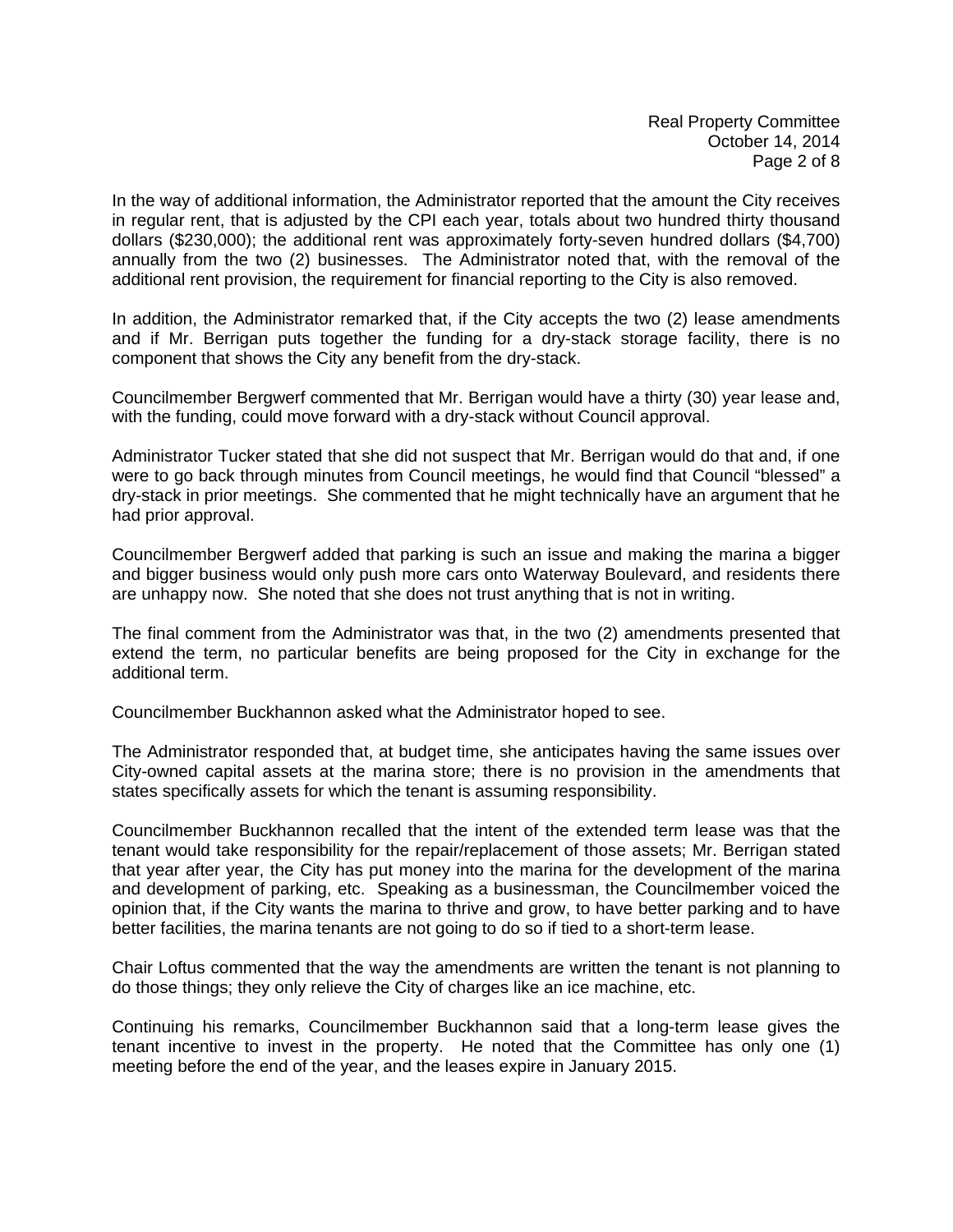Councilmember Bergwerf agreed that the tenant would be encouraged to invest in his business, but a parking resolution still falls to the City.

Councilmember Buckhannon stated that the intent of the long-term lease was to allow the lessee to be responsible for his business; when items fail, the lessee will not be turning to the City to replace it.

The Administrator explained that this was the component missing from the amendment; she noted that it was clear that the Committee was interested in entertaining some resolution to the question of "Who is responsible for what." She continued that there is no provision stating "in return for this additional term . . ." the tenant will be responsible for these things. Administrator Tucker commented that Mr. Berrigan and his attorney obviously thought about the City-owned assets by leaving the walk-in freezer as a City responsibility; in her opinion, the City was looking to get rid of those items.

Councilmember Loftus asked whether the amendments had gotten a legal review; the Administrator said that she had sent them to the City Attorney and that she has been paraphrasing the attorney's comments.

The Chair's concern was an upgrade to the marina like a dry-stack boat storage facility; if that becomes a reality, Chair Loftus thought there should be additional compensation to the City.

Councilmember Bergwerf agreed that a dry-stack would impact the community and questioned how the community would react to more traffic; she recalled that the dry-stack would house two hundred fifty (250) boats which would add at least one hundred (100) more cars at the marina.

Mr. Berrigan responded to Councilmember Bergwerf that there was no ceiling to the number of boats launched in a day, but, if the City proceeds with the parking permit program, a top number will have to be established.

On the subject of the City's benefit from the extended term, Mr. Berrigan stated that the City will get a quality tenant that pays its bill on time, that stimulates business for the City, that brings extra business to the City that it would not get without the marina, and that invests large sums of money into the City's building. He said that, with a thirty (30) year lease, he can invest in the property knowing that he has time to recuperate the money; Mr. Berrigan noted that it was his intent all along to take responsibility for all of the equipment at the marina that the City considers to be its assets. He commented that it was the success of the business that has driven parking onto 41<sup>st</sup> Avenue and Waterway Boulevard. He added that no one on the Committee has remarked on the improvements that have turned the marina to a destination. He said that he has no problem adding a paragraph detailing the equipment for which he would assume responsibility, but he stated that he would not go forward with a dry-stack without the City's blessing and without a formal written document. He commented that, if he and others invest three to four million dollars  $(\$3,000,000 - 4,000,000)$  to construct a dry-stack, it would take some time to recuperate the investment; he added that a dry-stack would be a fixed asset that would belong to the City with no financial outlay. According to Mr. Berrigan, the walk-in freezer was left in the lease because it has not functioned for four (4) years, but, if the Committee wanted, it could be removed from the amendment. He concluded that the important thing to him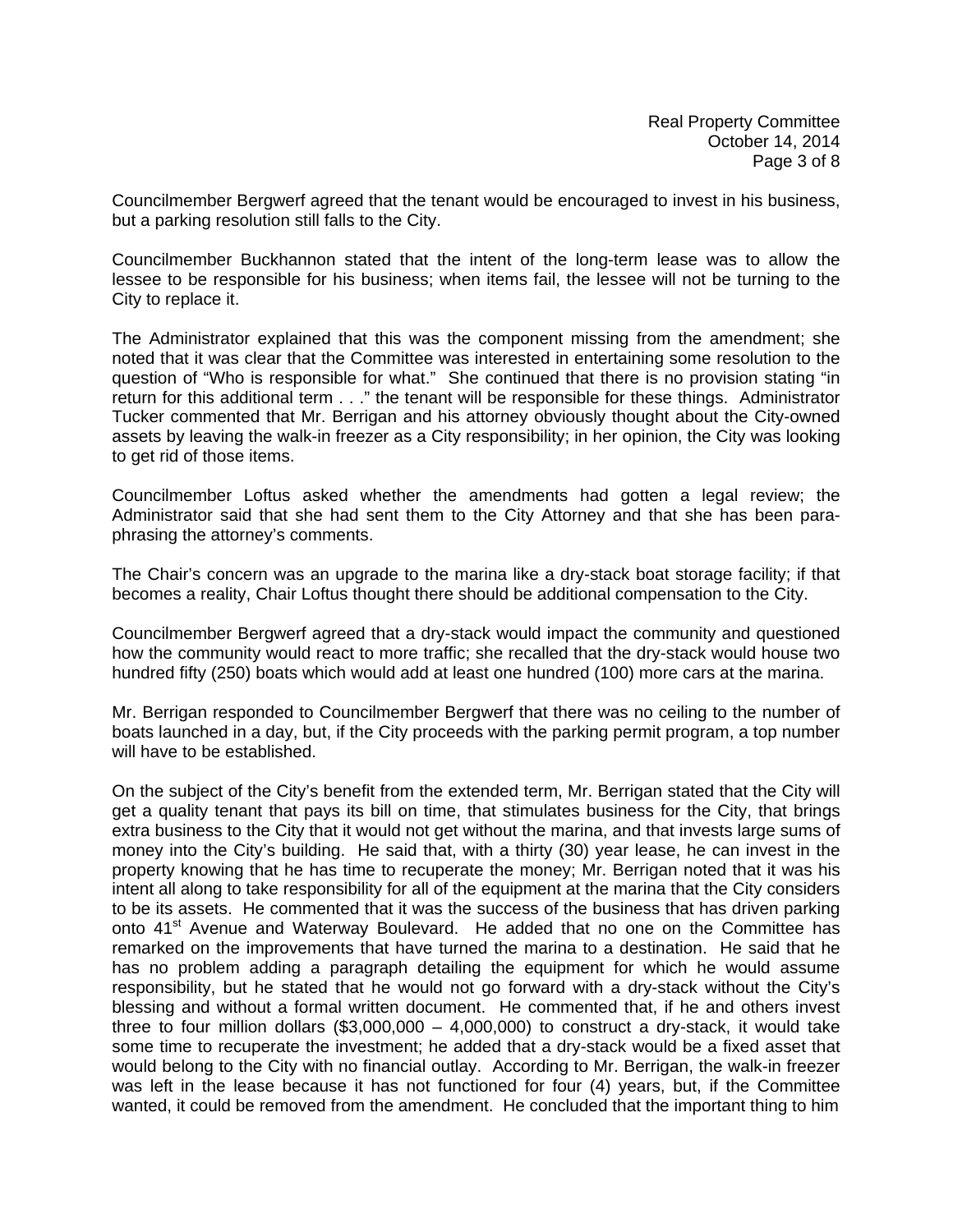was the lease being long-term and being able to invest comfortably knowing that he has time to get the investment back.

Administrator Tucker asked the Committee how to proceed with the amendments; in her view, all that was missing from the leases was something that refers to the mutual benefit issue. The Administrator stated that she trusts Mr. Berrigan based on his actions in the past, but there is no written obligation to do as he has stated he will do.

Chair Loftus said that the leases must be able to stand on their own with a clear intention for the City and the tenant; he suggested that the leases go back to the City Attorney for a second review in light of the comments made at the meeting. He added that a meeting with Mr. Berrigan should take place after the legal review and before the next meeting so that a recommendation can be made to the Committee at the November meeting; the Committee could also have a special meeting if needed.

Mr. Berrigan stated that the deletion of the additional rent provision will not preclude the City's access to the financial information of these two (2) businesses, and it can be added back in whatever form the City wants.

# **B. Discussion of Beach Accesses Relative to Handicap Improvements**

Administrator Tucker reported that Directors Kerr and Pitts have been working on this project and Director Kerr is attending the meeting to relate their findings. She reminded the Committee that the goal was to find possibly two (2) accesses that are level and flat which is a challenge because the primary dune cannot be tampered with and is pretty high at the end of the City's beach access paths.

Director Kerr recalled that  $9<sup>th</sup>$  Avenue was initially identified as a good prospect for handicap improvements; when the path was surveyed, they learned that the majority of the path is now on private property. In dialogue with OCRM to determine how wide a path they would allow to get through the dunes, they were told the limit is fifteen (15) feet; he and Director Pitts had hoped to get enough width to get a driving path and an ADA compliant path, but that is not possible. The alternative is to put in, basically, a road-bed of sand shell from the road to the beach after realigning the path to its rightful place, and then add a four (4) inch base of sand shell and have it compacted. In Director Pitts' experience, this will become very similar to a road so that City cars and trucks can get through as well as someone with mobility challenges. Director Kerr noted that the City has OCRM authorization to move forward with that plan. The City has a quote from Peterson Grading of thirty-six hundred dollars (\$3,600) to do the work.

Administrator Tucker stated that ninety-five thousand dollars (\$95,000) is in the FY15 budget for beach access paths, and staff proposes that the cost come from those funds. The Administrator reiterated that this action is in response to some physically challenged people who asked Council to give some consideration to having more handicap-accessible beach access paths. Since the cost is less than five thousand dollars (\$5,000), the work by Peterson will not have to go through Ways and Means and City Council, so the work can move forward after this meeting.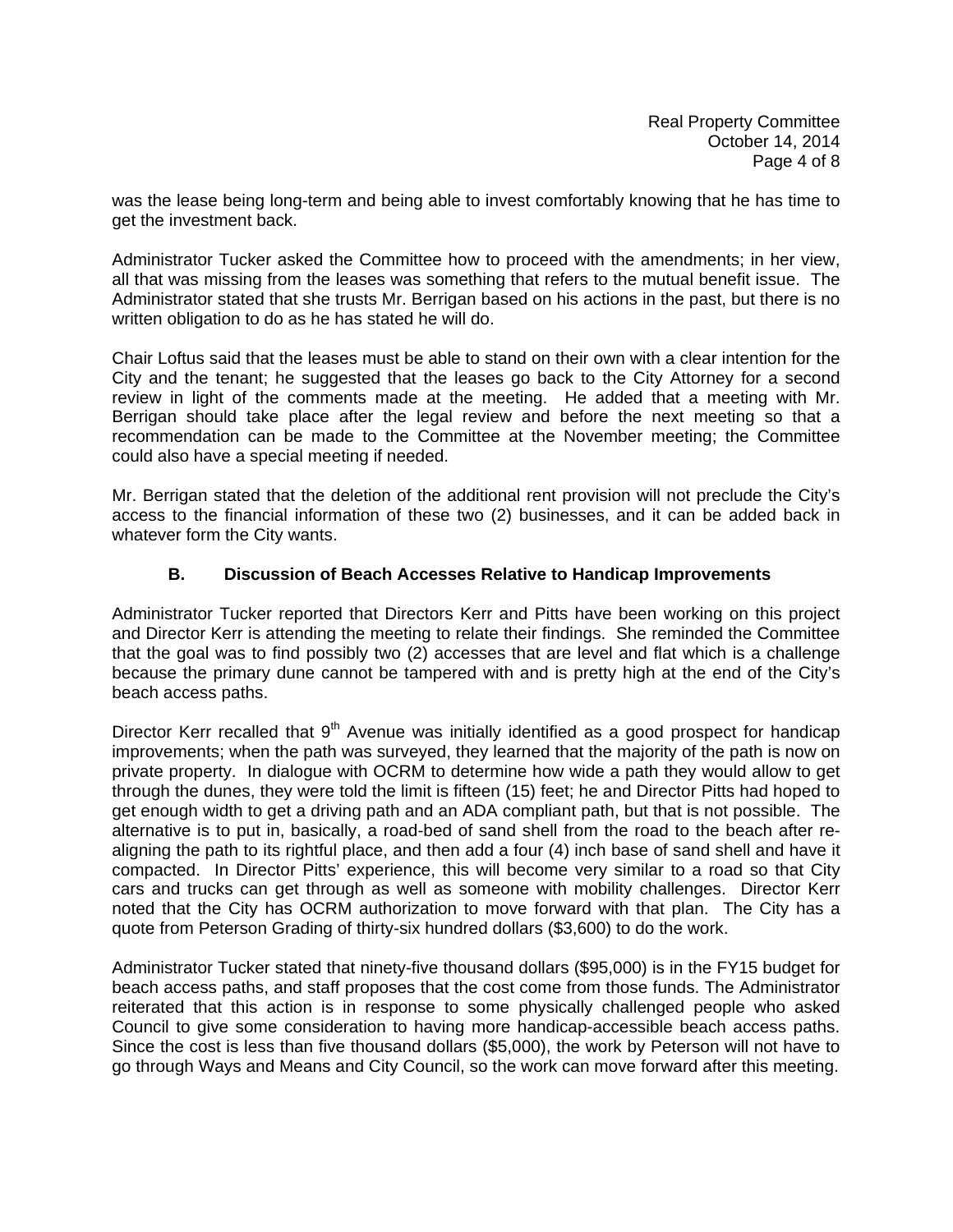Councilmember Bergwerf questioned that the surface would be hard enough to support a wheelchair; Director Kerr commented that Director Pitts is confident it will. According to Director Kerr, the two (2) options are the hardened shell or the hardened shell with Mobi-mat covering it; the problem with Mobi-mat is that it moves around and becomes less stable.

The Director noted that this improvement at  $9<sup>th</sup>$  Avenue is not perfect, but it should be good for someone that walks, and, if done correctly, a car, truck or wheelchair accessible as well.

Chair Loftus asked what the estimated annual maintenance would be for this handicap beach access; the Director replied that he had not asked that question, but Peterson maintains the sand shell on the edges of the roads and the parking lot.

# **MOTION: Councilmember Bergwerf moved to spend \$3,600 for Peterson**  Grading to realign and grade the 9<sup>th</sup> Avenue beach access; Councilmember  **Buckhannon seconded and the motion PASSED UNANIMOUSLY.**

Directors Pitts and Kerr identified  $42<sup>nd</sup>$  Avenue as the best beach access for handicap improvements; Director Kerr distributed a topographical map of the access and a sketch of the handicap improvements proposed for the existing beach access. The elevation at the road is eight point seven (8.7) feet, and at the ocean-side it is eight and a half (8.5) feet; so the beach access is almost dead flat from the road to the beach. At this access path, the City could provide a firstrate handicap beach access.

The Director looked to the sketch and explained that one (1) handicap parking space would be added; the path would be concrete for as long as possible, approximately eighty-five (85) feet where the path transitions to ipe for about two hundred (200) feet of boardwalk.

Since this beach access would be flat and low, it will tie-in well with a handicap parking space and make an excellent handicap access. Director Kerr noted that the funds included in the FY15 budget were specifically earmarked for the Front Beach access at the public restrooms; a handicap beach access at  $42^{nd}$  Avenue would be a substitute. To accomplish this goal, the City would need an encroachment permit from SCDOT, the development of plans and to go through the competitive bid process. Before investing time and money, staff wanted to confirm that the Committee was supportive of the plan. In addition, the Director asked whether the Committee wanted to do the  $9<sup>th</sup>$  Avenue improvements in FY15 and hold the  $42<sup>nd</sup>$  Avenue improvements for the next budget year.

Councilmember Buckhannon recalled that the City got "a lot of negative feedback" from the 42<sup>nd</sup> Avenue residents when the path was widened and growth was cut back, so he questioned that this action would create the same type of situation. The Councilmember also noted that there is a big parking problem in that area.

Director Kerr stated that a handicap parking space would take up two (2) of the existing parking spaces at that beach access.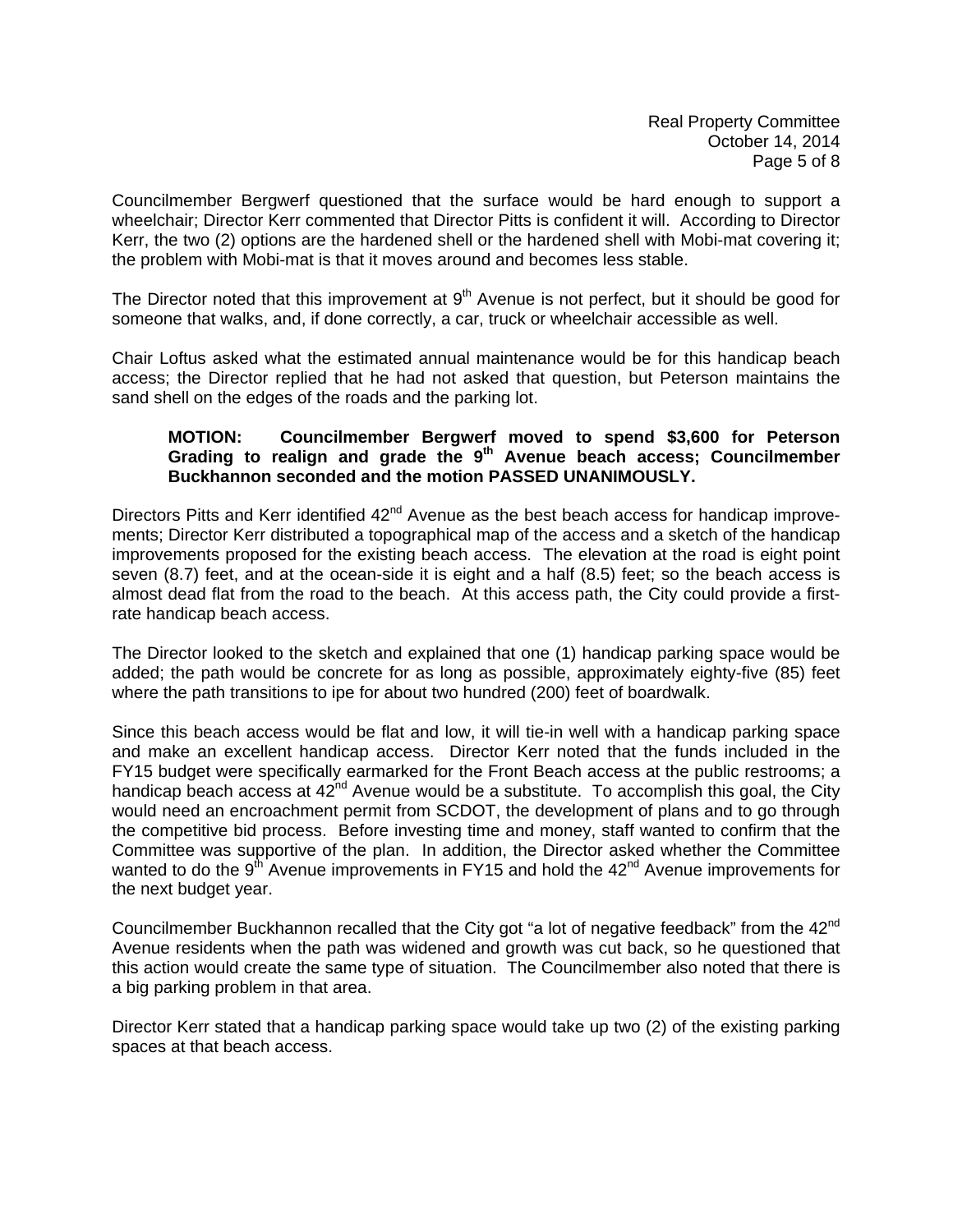Chair Loftus asked whether the Director had considered having the handicap parking space on the other side, where, in the Chair's opinion, there is a lot of space; doing so would not impact the parking that residents use. Director Kerr indicated that it was possible to do that, but he and the Administrator were doubtful that SCDOT would approve.

Anticipating a negative reaction when the construction trucks arrive, the Director thought the reduction in parking to put in the handicap space might be received favorably by the residents.

Councilmember Bergwerf voiced her support for this additional handicap accessible beach path and asked the Director about the estimated cost for the improvements to the 42<sup>nd</sup> Avenue beach access. Based on the bids for the beach access at the Sea Cabins, the cost at  $42<sup>nd</sup>$  Avenue would be approximately ninety-five thousand dollars (\$95,000); by adding in the thirty-six hundred dollars (\$3,600) for 9<sup>th</sup> Avenue, this line item will be right at or slightly over budget.

Chair Loftus asked whether a beach access like the one (1) at  $57<sup>th</sup>$  Avenue could be built at other beach accesses on the island because, from his viewpoint, someone in a wheelchair could go all the way to the ocean using it.

Administrator Tucker explained that initially staff had looked into constructed access paths that would be handicap accessible; the problem, as she understands it, is that, in meeting ADA requirements, the path must be eighteen (18) inches above the primary dune.

The Administrator commented to the Committee that, if the Committee has reservations about the improvements suggested for  $42<sup>nd</sup>$  Avenue, it should abandon the idea now; the City does not need to spend a lot of staff time and effort and decide at the last minute not to do it.

Councilmember Bergwerf remarked that the City should move forward with  $9<sup>th</sup>$  Avenue and, rather than abandon 42<sup>nd</sup> Avenue, delay action until the Committee can discuss it further.

# **C. Assignment of Baker Contract to and Recommendation for Award of a Change Order for 2014 Shoal Management Contract**

Administrator Tucker explained that, since the City originally entered into a contract with Baker, they have merged with another company; the first action will be to agree to the assignment of the original contract to the new company and the second, to approve the change order to allow for the work to go forward for the 2014 Shoal Management Project. The change order is for two hundred forty-five thousand nineteen dollars and thirty-five cents (\$245,019.35) which brings the total new contract to one million fifty-five thousand five hundred nineteen and thirty-five cents (\$1,055,519.35). The change order is structured to allow for flexibility on the site; the City hopes to harvest and move as much sand as it can within the permit and within the money during this project. Staff is seeking approval for the maximum to avoid stopping work to come back for an approval later and go back to work. The contract is to be assigned to RB Baker Construction, a division of Reeves.

Councilmember Buckhannon asked whether the amount asked from stakeholders is the amount in the budget or greater; the Administrator replied that there is no increase to the amount quoted to the stakeholders.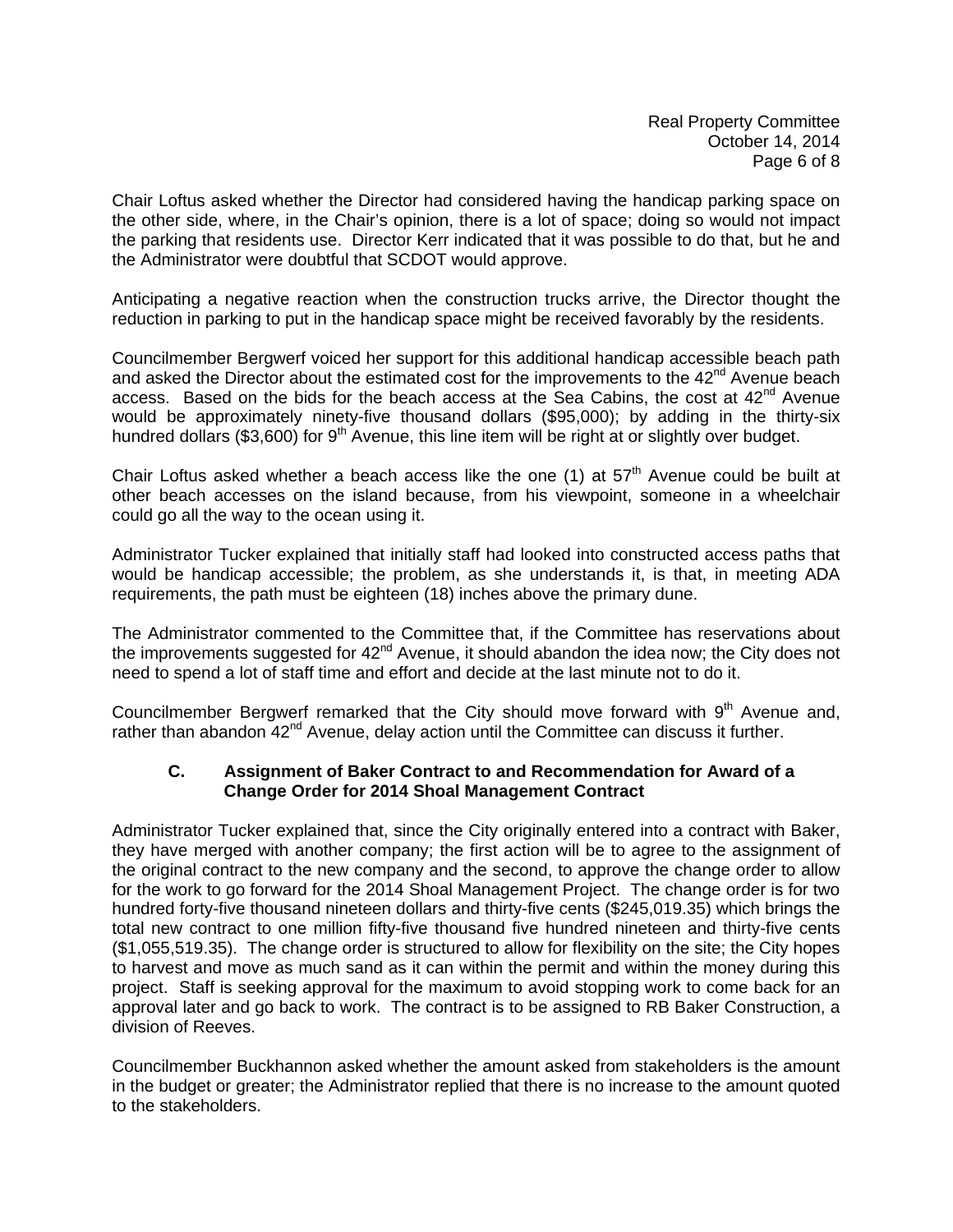Administrator Tucker explained that there are two (2) pieces to the contract:

- 1. the amount of sand to be moved and
- 2. the price per cubic yard to move that sand.

The permit allows the City to move a maximum of two hundred fifty thousand (250,000) cubic yards of sand at any one (1) event; the original plan was to move eighty-seven thousand (87,000) cubic yards, but the City is hopeful of doing more than that. The goal is to allow flexibility within the budget and within what the permit allows and to maximize what can be done in the moment. If the City is able to do all that it hopes, the total cost will be eight hundred ten thousand five hundred dollars (\$810,500).

## **MOTION: Chair Loftus moved to assign the Baker Contract to RB Baker Construction, a division of Reeves, and to approve the change order; Councilmember Bergwerf seconded and the motion PASSED UNANIMOUSLY.**

# **6. New Business**

# **Consideration of Award of a Sole Source Contract, not to exceed \$20,000, to Chris Jones for 5-year Update of Local Comprehensive Beach Management Plan**

The Administrator noted that the City is required to update the Local Comprehensive Beach Management Plan (LCBMP) every five (5) years; Chris Jones assisted the City with the original plan that was approved for the 2008 shoal management project. Administrator Tucker stated that Chris Jones is available to do the work, and he has all of the prior information, which is to the City's advantage. In addition he has indicated that he will cap his price at the twenty thousand dollars (\$20,000) in the FY15 budget even if the task takes more hours than he anticipates.

The Administrator said that the newly updated LCBMP will be very important because the prior plan did not include issues like the current permitting that the City has for periodic shoal management; it may include information on the major project in 2008. In addition, information needs to be included that the City may have occasions, along the full beach, to do beach restoration and activities like that.

The parking component needs to be updated to reflect what the City wants to claim; the Administrator noted that she has already gotten pushback from OCRM on that. She recalled that she has indicated the updated Plan should only claim what is necessary to claim to keep full and complete access. OCRM has stated that they think the City should have to claim what is available, but Administrator Tucker still advocates for only what is necessary. The Administrator noted that every discussion on parking ends with the question whether reducing parking will mean that the City's Beach Management Plan will lose compliance in certain areas. As noted at the public hearing, there is a huge stretch of the island's beach that gets credit for full and complete access already because of public parking, the Front Beach restrooms and the County Park, but the City will need to provide on-street parking for a portion of the beach to be able to claim full and complete access. The Administrator hopes to work with OCRM on this subject and maintain full and complete access.